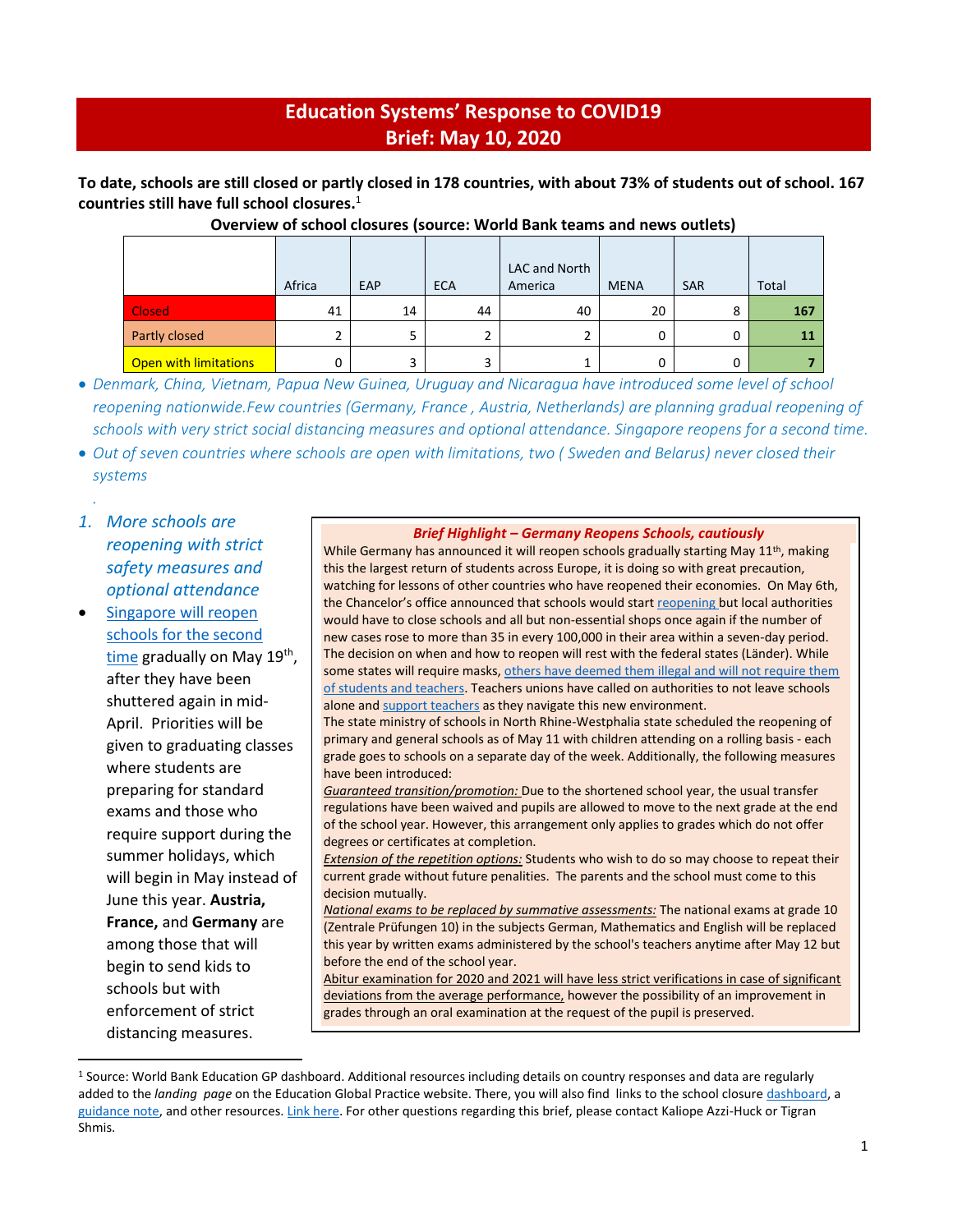Collectively the measures focus on **maintaining social distancing among students and teachers,** enforcing new health protocols (repeated hand washing; masks for teachers and students in middle and high schools (France), limiting movement and intermingling of students by not carrying out extra curricular activities (Singapore), having teachers change classes rather than students (France); adding regular disinfections of buildings, classes and materials; and incorporating expansive communication and awareness campaigns . Austria is splitting students in Mon/Wed/Fri and Tues/Thurs shifts that alternate weekly.

- In France, the return to school has begun with the priority classes preparing for exams. By May 25<sup>th</sup> all primary, secondary and lycée students would be back. In th[e Netherlands](https://www.theguardian.com/world/2020/apr/21/lockdown-eased-netherlands-and-france-plan-to-re-open-primary-schools) primary school will reopen on May 11 following the advice of their infectious decease control instititute, secondary schools could follow by June if no more outbreaks take place.
- [Denmark](http://cphpost.dk/?p=113585) saw an increase in the infection "R" rate (calculated as the number of persons an average infected person passes the virus to) after its Phase I reopening of economy and schools up to grade 5. But authorities are confident the increase is manageable and will proceed with Phase II, which includes schools for older grades.
- *2. In contrast, more countries have extended closures, cancelled the school year or delayed examinations. Meanwhile, remote learning continues.*
- Tajikstan, having delayed closing of schools or lockdown weeks after the rest of Europe, announced that schools will remain closed till August 2020.
- [Ireland has announced](https://www.bbc.com/news/uk-northern-ireland-52539184) its schools will remain [closed](https://www.bbc.com/news/uk-northern-ireland-52539184) till September. Italy's COVID-19 epicenter Northern Lombardy is most likely remain closed until September as well. The UK has an ongoing debate about keeping the closures of schools until September.
- The West African Examination Council, who administers the West African Senior Secondary School Certification Exam (WASSCE) issued a statement that its exams (scheduled to take

# **NGOs step up to support remote learning in Africa – Rising Academy in Liberia**

**Having learned a lot during the Ebola crisis, [Rising](https://www.risingacademies.com/)  [Academy,](https://www.risingacademies.com/)** a regional education NGO had developed radio content that allowed it to begin offering distance learning in Liberia within days of school closures. The team has developed materials for radio programing (for students as well as for teachers), workbooks for complementary support to the radio content and the SMS platform for further engagements with students and for monitoring and feedback purposes.

place in May/June across Ghana, the Gambia, Liberia, Nigeria, and Sierra Leone) are postponed but not cancelled. Issues arose when parents demands refunds on account of exam cancellation. The examinations are a huge undertaking in each country and it is not clear when they would take place. 118 countries have implements some sort of multimodal remote learning. However only 34 have virtual online classes. The vast majority has at least some basic material in the internet (116 conutries), but that does not reach the whole population as internet access at home is around 50% in middle income countries. 88 countries are relying on TV content and 44 are disseminating lessons via radio.

- *3. Studies, tools, and guidelines emerge on the Coronavirus' impact on learning and students*
- A country tool or estimating COVID19 impacts on learning and student outcomes has been developed by the WB education team. The link describing the tool and how to use it can be found [here.](https://worldbankgroup.sharepoint.com/sites/education/SitePages/Detail.aspx/Blogs/mode=view?_Id=25652&SiteURL=/sites/education)
- [A small study in Australia found](https://www.sbs.com.au/news/coronavirus-study-finds-schools-are-safe-for-teachers-and-students) that the rates of transmission among students was extremely low.
- [Projecting the potential impacts of COVID-19 school closures on academic achievement,](https://www.edworkingpapers.com/authors/beth-tarasawa#226) a study just released from Brown University, projects that **students are likely to return in fall 2020 with only 68% of the learning gains in reading and 50% of the learning gains in math**, compared to what they they would have had learned in a typical year.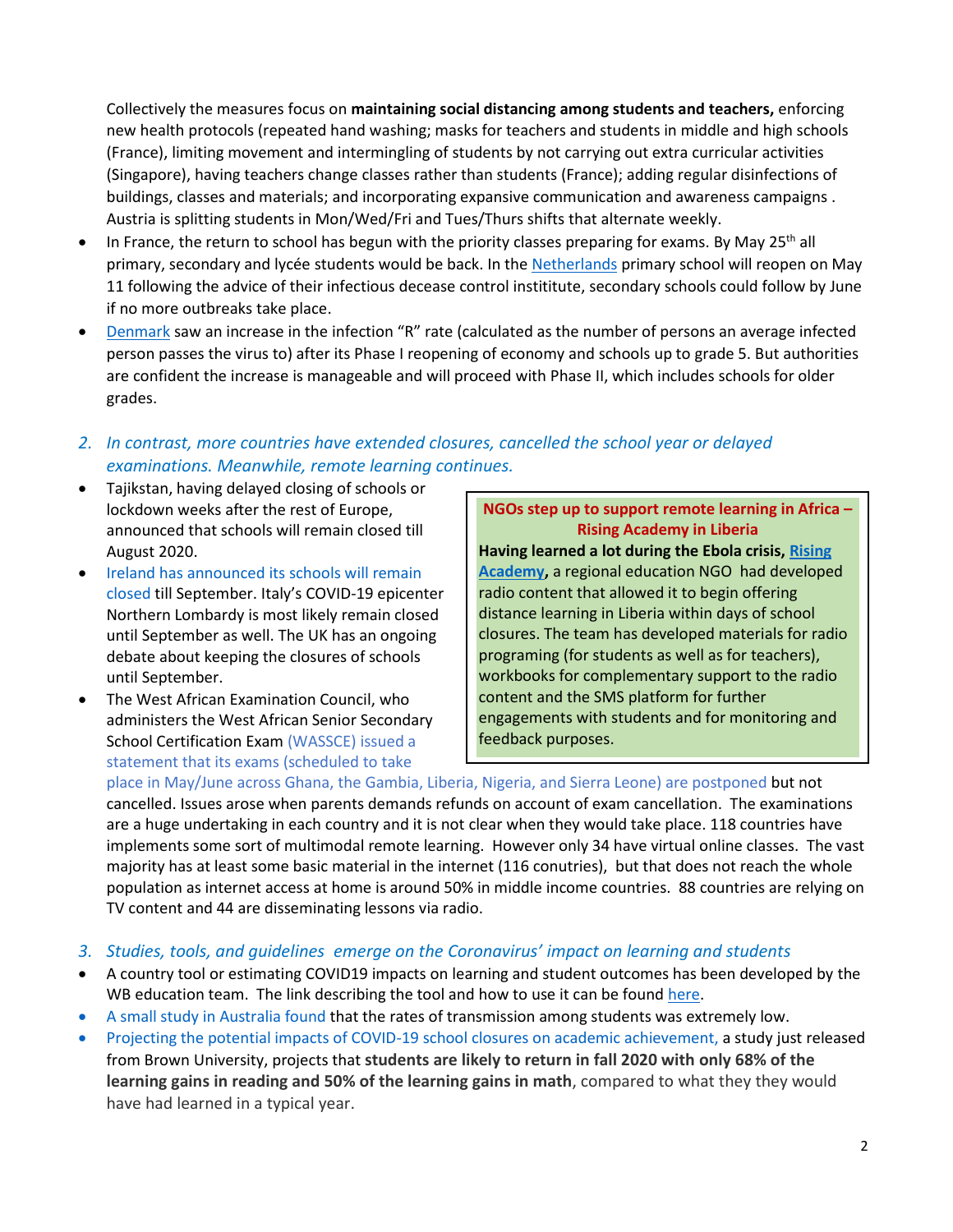### *4. Key resources and links*

*The following summarizes the latest research and policy papers on COVID19 produced by the Bank. More can be found at the [Bank education website](https://worldbankgroup.sharepoint.com/sites/Education/Pages/Education-COVID19.aspx)*

- [FULL REPORT: The COVID-19 Pandemic: Shocks to Education and Policy Responses](https://www.worldbank.org/en/topic/education/publication/the-covid19-pandemic-shocks-to-education-and-policy-responses)
- [Framework for Reopening Schools](http://pubdocs.worldbank.org/en/625501588259700561/Framework-for-Reopening-Schools-APRIL27.pdf) April 20
- [Educational Television & COVID-19](http://documents.worldbank.org/curated/en/659411587145759242/pdf/Rapid-Response-Guidance-Note-Educational-Television-COVID-19.pdf) April 17 Guidance Note
- [15 Ways to Support Young Children and their Families in the COVID-19 Response](http://documents.worldbank.org/curated/en/963051586986115651/pdf/15-Ways-to-Support-Young-Children-and-their-Families-in-the-COVD-19-Response.pdf) | [COVID-19 & ECD](https://worldbankgroup.sharepoint.com/sites/gsg/ECD/Pages/SitePages/COVID19-ECD-03272020-103104.aspx)
- Supporting [Tertiary Education for Continuity, Adaptation, and Innovation](http://pubdocs.worldbank.org/en/621991586463915490/WB-Tertiary-Ed-and-Covid-19-Crisis-for-public-use-April-9.pdf) April 9 Guidance Note [Principles to Maximize Countries' Effectiveness in Designing and Executing Remote L](http://documents.worldbank.org/curated/en/531681585957264427/Guidance-Note-on-Remote-Learning-and-COVID-19)earning - April 7 Guidance Note [\[French](http://documents.worldbank.org/curated/en/938981586550203812/pdf/Guidance-Note-on-Remote-Learning-and-COVID-19.pdf) | [Spanish](http://documents.worldbank.org/curated/en/344621586550566257/pdf/Guidance-Note-on-Remote-Learning-and-COVID-19.pdf) | [Russian\]](http://pubdocs.worldbank.org/en/453101586781336246/Remote-learning-in-response-to-COVID-19-16-March-2020-Russian.pdf) [Guidance Note on Education Systems' Response to COVID19](http://pubdocs.worldbank.org/en/450881585235950757/COVID19-Education-Sector-Guidance-Note-March26.pdf) - March 25 [\[French](http://pubdocs.worldbank.org/en/862901586546293432/COVID19-Education-Sector-Guidance-Note-Version-II-Tracked-Changes-Final-March26-for-WEB-POSTING-French.pdf) | [Russian\]](http://pubdocs.worldbank.org/en/706841586781413687/COVID19-Education-Sector-Guidance-Note-March-17-Russian.pdf)

A recen[t CNN piece](https://edition.cnn.com/2020/05/04/world/gallery/education-coronavirus-wellness/index.html) ran a piece highlighting the impact of COVID19 in photos depicting social distancing. Images shared in the link offer a profound insight into potentially the new learning environment.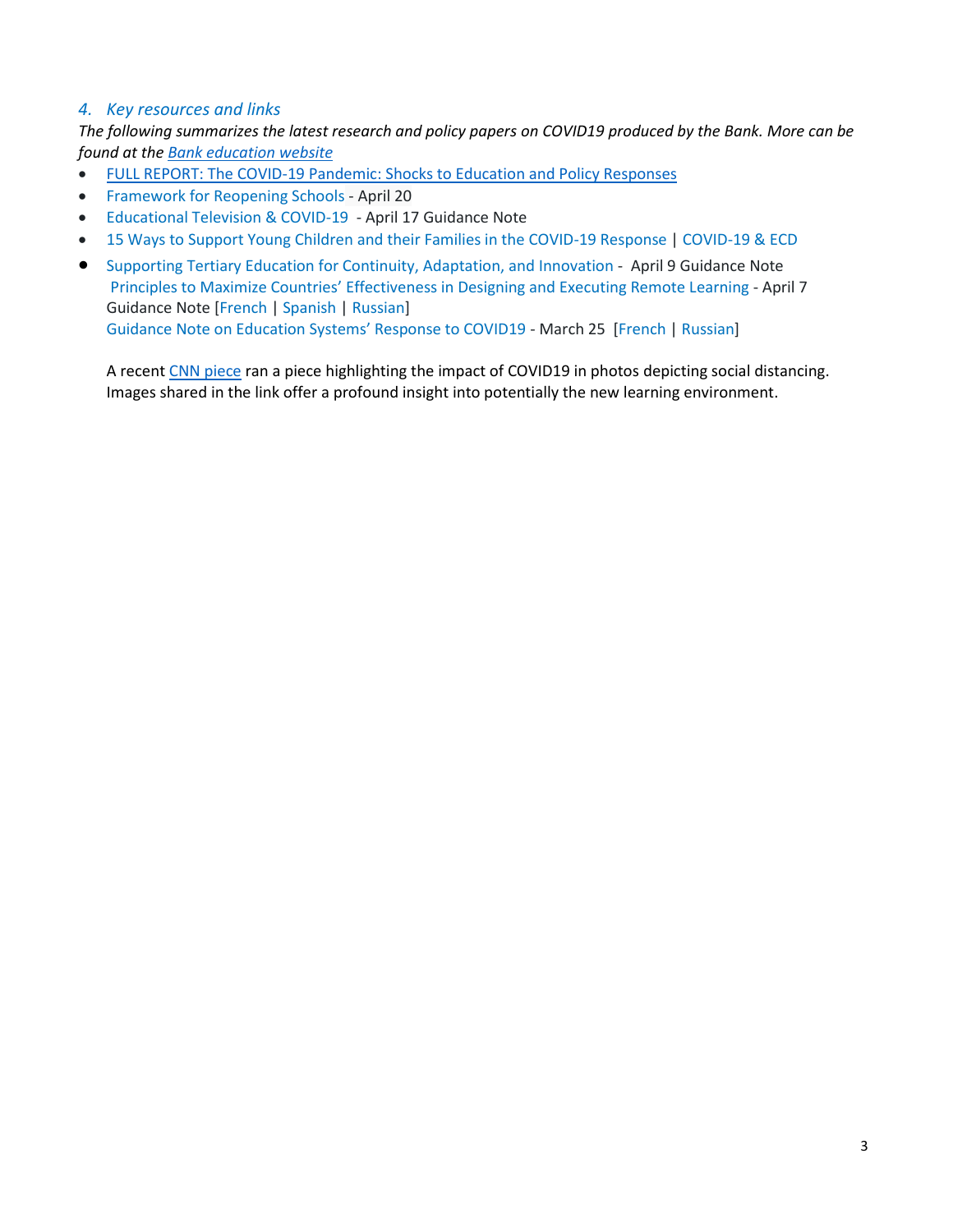# **Annex 1 – Breakdown of Remote Learning Approaches by Country**

*(based on information received by May 4, 2020.)*

| <b>Region</b> | <b>Country</b>              | <b>No</b><br>remote<br>learning/<br>No Info<br>received | <b>Multi</b><br>modal (#<br>of modes<br>used) | <b>Virtual</b><br>Interactive<br>classes | <b>Recorded</b><br>classes<br>online | Other<br><b>Online</b><br><b>Tools</b> | <b>Television</b>          | Radio         | Paper-<br>based |
|---------------|-----------------------------|---------------------------------------------------------|-----------------------------------------------|------------------------------------------|--------------------------------------|----------------------------------------|----------------------------|---------------|-----------------|
|               |                             | 47(23%)                                                 | 118(59%)                                      | 34(17%)                                  | 83(41%)                              | 116(58%)                               | 86(43%)                    | 44(22%)       | 8(4%)           |
| AFRICA        | Benin                       | X                                                       |                                               |                                          |                                      |                                        |                            |               |                 |
| <b>AFRICA</b> | Botswana                    |                                                         |                                               |                                          |                                      |                                        | $1\,$                      |               |                 |
| <b>AFRICA</b> | Burkina Faso                |                                                         |                                               |                                          |                                      |                                        | $1\,$                      |               |                 |
| AFRICA        | Burundi                     | $\times$                                                |                                               |                                          |                                      |                                        |                            |               |                 |
| AFRICA        | Cabo Verde                  |                                                         |                                               |                                          |                                      |                                        |                            | $\,1\,$       |                 |
| AFRICA        | Cameroon                    |                                                         |                                               |                                          |                                      |                                        | $\mathbbm{1}$              |               |                 |
| AFRICA        | Central African<br>Republic |                                                         |                                               |                                          |                                      |                                        |                            | $1\,$         |                 |
| AFRICA        | Chad                        |                                                         |                                               |                                          |                                      | $\mathbf 1$                            |                            |               |                 |
| AFRICA        | Comoros                     | $\mathsf X$                                             |                                               |                                          |                                      |                                        |                            |               |                 |
| AFRICA        | Congo, Dem.<br>Rep.         |                                                         | $\overline{2}$                                |                                          |                                      | $\mathbf{1}$                           | $\mathbbm{1}$              |               |                 |
| AFRICA        | Congo, Rep.                 |                                                         |                                               |                                          |                                      |                                        | $1\,$                      |               |                 |
| AFRICA        | Cote d'Ivoire               |                                                         |                                               |                                          |                                      | $\,1$                                  |                            |               |                 |
| AFRICA        | Equatorial<br>Guinea        | $\mathsf X$                                             |                                               |                                          |                                      |                                        |                            |               |                 |
| AFRICA        | Eritrea                     | $\mathsf X$                                             |                                               |                                          |                                      |                                        |                            |               |                 |
| AFRICA        | Eswatini                    | $\mathsf X$                                             |                                               |                                          |                                      |                                        |                            |               |                 |
| AFRICA        | Ethiopia                    |                                                         | $\mathsf 3$                                   |                                          |                                      | $\mathbbm{1}$                          | $\mathbbm{1}$              | $\,1$         |                 |
| AFRICA        | Gabon                       |                                                         | $\sqrt{2}$                                    |                                          |                                      | $1\,$                                  | $\mathbf 1$                |               |                 |
| AFRICA        | Gambia, The                 |                                                         | $\sqrt{2}$                                    |                                          |                                      |                                        | $\mathbbm{1}$              | $\mathbf 1$   |                 |
| AFRICA        | Ghana                       |                                                         | $\overline{2}$                                |                                          |                                      | $\mathbbm{1}$                          | $\mathbf 1$                | $\mathbf 1$   |                 |
| AFRICA        | Guinea                      |                                                         | $\mathsf{3}$                                  |                                          |                                      | $\mathbbm{1}$                          | $\,1\,$                    | $\,1$         |                 |
| AFRICA        | Guinea-Bissau               | X                                                       |                                               |                                          |                                      |                                        |                            |               |                 |
| AFRICA        | Kenya                       |                                                         | $\overline{4}$                                |                                          | 1                                    | $\mathbf 1$                            | $\mathbf{1}$               | $\,1$         |                 |
| AFRICA        | Lesotho                     | Χ                                                       |                                               |                                          |                                      |                                        |                            |               |                 |
| AFRICA        | Liberia                     |                                                         | $\ensuremath{\mathsf{3}}$                     |                                          |                                      | $\mathbbm{1}$                          | $\mathbf 1$                | $\mathbbm{1}$ |                 |
| AFRICA        | Madagascar                  |                                                         | $\mathsf 3$                                   |                                          |                                      | $\mathbf 1$                            | $\,1\,$                    | $\mathbf 1$   |                 |
| <b>AFRICA</b> | Malawi                      |                                                         | $\overline{2}$                                |                                          |                                      | $\mathbbm{1}$                          |                            | $\mathbbm{1}$ |                 |
| AFRICA        | Mali                        |                                                         |                                               |                                          |                                      |                                        | 1                          |               |                 |
| AFRICA        | Mauritania                  |                                                         |                                               |                                          |                                      |                                        |                            | $\mathbf 1$   |                 |
| AFRICA        | Mauritius                   |                                                         | $\overline{4}$                                |                                          | $\mathbf 1$                          | $\,1$                                  | $\ensuremath{\mathbbm{1}}$ | $1\,$         |                 |
| AFRICA        | Mozambique                  |                                                         | $\overline{2}$                                |                                          |                                      |                                        | $\,1\,$                    | $\mathbbm{1}$ |                 |
| AFRICA        | Namibia                     |                                                         |                                               |                                          |                                      | $\,1$                                  |                            |               |                 |
| AFRICA        | Niger                       |                                                         |                                               |                                          |                                      |                                        |                            | $\mathbf 1$   |                 |
| AFRICA        | Nigeria                     |                                                         | 4                                             |                                          | $\,1\,$                              | $\,1$                                  | $1\,$                      | $\mathbf 1$   |                 |
| AFRICA        | Rwanda                      |                                                         | $\overline{2}$                                |                                          |                                      | $\mathbf 1$                            |                            | $\mathbf 1$   |                 |
| AFRICA        | Sao Tome and<br>Principe    |                                                         |                                               |                                          |                                      |                                        | $\,1\,$                    |               |                 |
| AFRICA        | Senegal                     |                                                         | $\overline{2}$                                |                                          |                                      | $\mathbf 1$                            | $\,1\,$                    |               |                 |
| AFRICA        | Seychelles                  |                                                         |                                               |                                          | $\mathbbm{1}$                        |                                        |                            |               |                 |
| AFRICA        | Sierra Leone                |                                                         | $\overline{2}$                                |                                          |                                      | $\mathbbm{1}$                          |                            | $\mathbf 1$   |                 |
| AFRICA        | Somalia                     |                                                         |                                               |                                          |                                      |                                        |                            | $\,1\,$       |                 |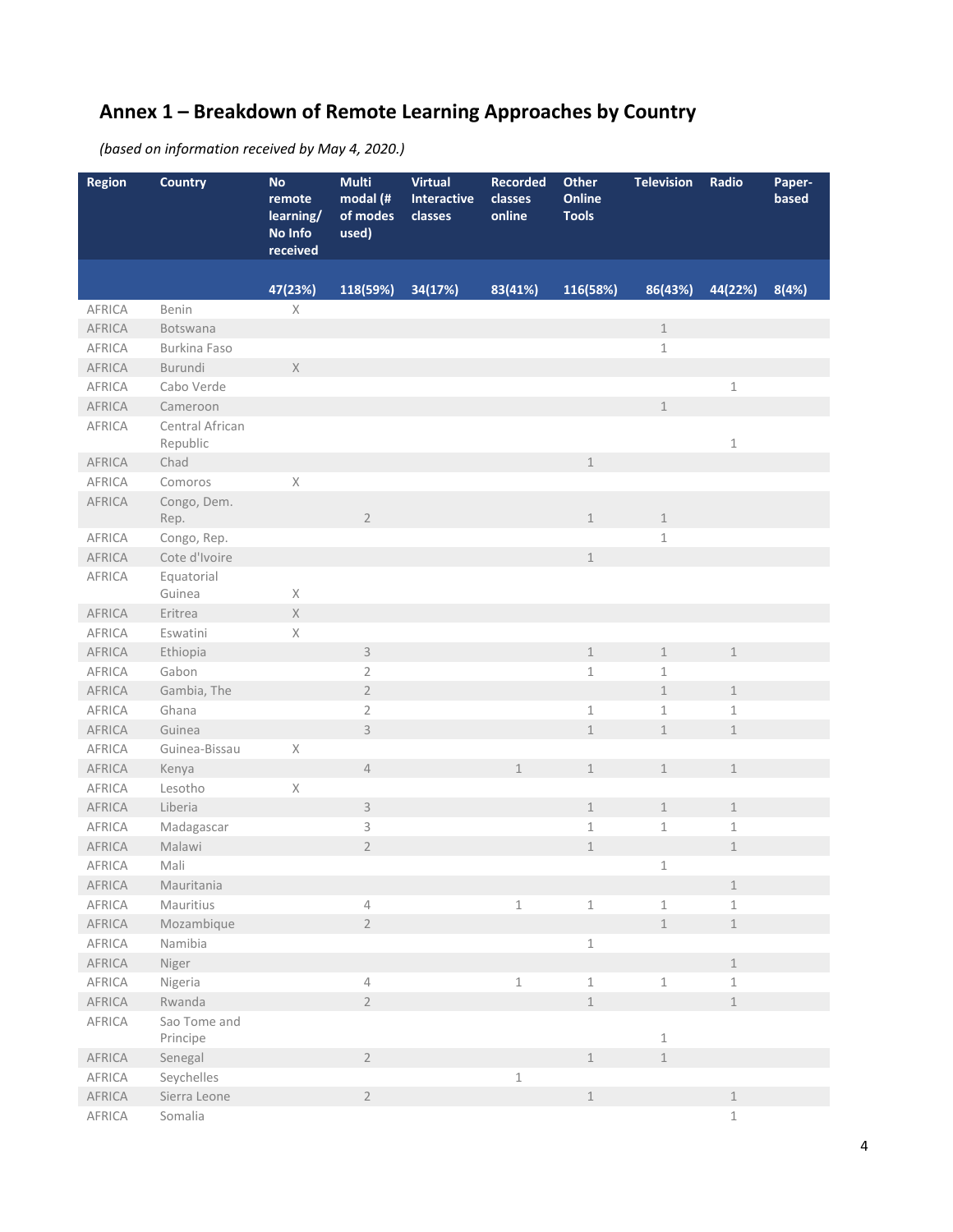| AFRICA | South Africa         |                                                                       | $\mathsf 3$               |              |               | $\mathbbm{1}$ | $\mathbbm{1}$ | $\,1$   |         |
|--------|----------------------|-----------------------------------------------------------------------|---------------------------|--------------|---------------|---------------|---------------|---------|---------|
| AFRICA | South Sudan          |                                                                       |                           |              |               |               |               | $1\,$   |         |
| AFRICA | Sudan                | $\mathsf X$                                                           |                           |              |               |               |               |         |         |
| AFRICA | Tanzania             |                                                                       | $\sqrt{2}$                |              |               |               | $\,1\,$       | $\,1$   |         |
| AFRICA | Togo                 | $\mathsf X$                                                           |                           |              |               |               |               |         |         |
| AFRICA | Uganda               |                                                                       | $\sqrt{2}$                |              |               | $\,1\,$       |               | $\,1$   |         |
| AFRICA | Zambia               |                                                                       |                           |              |               |               | $\,1\,$       |         |         |
| AFRICA | Zimbabwe             |                                                                       | $\overline{2}$            |              |               | $\,1\,$       |               | $\,1\,$ |         |
|        |                      |                                                                       |                           |              |               |               |               |         |         |
| EAP    | Brunei<br>Darussalam | $\mathsf X$                                                           |                           |              |               |               |               |         |         |
| EAP    | Cambodia             |                                                                       |                           |              | $\mathbf 1$   |               |               |         |         |
| EAP    | China                |                                                                       | $\overline{4}$            | $\,1\,$      | $\,1\,$       | $\mathbbm{1}$ | $\,1\,$       |         |         |
| EAP    | Fiji                 |                                                                       | $\sqrt{2}$                |              |               | $\,1$         |               | $\,1$   |         |
| EAP    | Hong Kong SAR,       |                                                                       |                           |              |               |               |               |         |         |
|        | China                |                                                                       | $\mathsf 3$               | $\mathbf{1}$ | $\mathbf{1}$  | $\mathbbm{1}$ |               |         |         |
| EAP    | Indonesia            |                                                                       | $\mathsf 3$               | $\,1$        | $\perp$       | $\,1$         |               |         |         |
| EAP    | Japan                |                                                                       | 3                         | $\,1\,$      | $\mathbf{1}$  | $\,1\,$       |               |         |         |
| EAP    | Kiribati             |                                                                       |                           |              |               | $\mathbf 1$   |               |         |         |
| EAP    | Korea, Rep.          |                                                                       | $\mathsf 3$               | $\,1\,$      | $\,1\,$       | $\,1\,$       |               |         |         |
| EAP    | Lao PDR              | $\mathsf X$                                                           |                           |              |               |               |               |         |         |
| EAP    | Macao SAR,<br>China  | $\mathsf X$                                                           |                           |              |               |               |               |         |         |
| EAP    | Malaysia             |                                                                       | $\overline{2}$            |              |               | $\,1$         | $\,1\,$       |         |         |
| EAP    | Maldives             |                                                                       | $\mathsf 3$               |              |               | $\,1\,$       | $\,1\,$       | $\,1\,$ |         |
| EAP    | Marshall Islands     | $\mathsf X$                                                           |                           |              |               |               |               |         |         |
| EAP    | Micronesia,          |                                                                       |                           |              |               |               |               |         |         |
|        | Fed. Sts.            | $\mathsf X$                                                           |                           |              |               |               |               |         |         |
| EAP    | Mongolia             |                                                                       | $\overline{2}$            |              | $\mathbf 1$   |               | $\,1\,$       |         |         |
| EAP    | Myanmar              | $\mathsf{X}% _{\mathsf{X}}^{\prime}=\mathsf{X}_{\mathsf{X}}^{\prime}$ |                           |              |               |               |               |         |         |
| EAP    | Nauru                | $\mathsf X$                                                           |                           |              |               |               |               |         |         |
| EAP    | New Zealand          |                                                                       | $\ensuremath{\mathsf{3}}$ |              | $\,1\,$       | $\,1$         | $\,1\,$       |         |         |
| EAP    | Palau                | $\mathsf X$                                                           |                           |              |               |               |               |         |         |
| EAP    | Papua New<br>Guinea  | $\mathsf X$                                                           |                           |              |               |               |               |         |         |
| EAP    | Philippines          |                                                                       | $\overline{2}$            |              | $\mathbf 1$   | $\mathbf 1$   |               |         |         |
| EAP    | Samoa                | $\mathsf X$                                                           |                           |              |               |               |               |         |         |
| EAP    | Singapore            |                                                                       | $\mathsf 3$               | $\,1$        | $\mathbf 1$   | $\mathbf 1$   |               |         |         |
| EAP    | Solomon<br>Islands   | $\mathsf X$                                                           |                           |              |               |               |               |         |         |
| EAP    | Thailand             |                                                                       |                           |              |               | $\mathbf 1$   |               |         |         |
| EAP    | Timor-Leste          |                                                                       | 5                         |              | $\mathbbm{1}$ | $\mathbf 1$   | $\,1\,$       | $\,1$   | $\,1\,$ |
| EAP    | Tonga                | $\mathsf X$                                                           |                           |              |               |               |               |         |         |
| EAP    | Tuvalu               | $\mathsf X$                                                           |                           |              |               |               |               |         |         |
| EAP    | Vanuatu              |                                                                       |                           |              |               | $\mathbf 1$   |               |         |         |
| EAP    | Vietnam              |                                                                       | $\mathsf 3$               |              | $\,1\,$       | $\,1\,$       | $\,1\,$       |         |         |
| ECA    | Albania              |                                                                       | $\overline{2}$            |              | $\mathbf 1$   | $\,1$         | $\mathbbm{1}$ |         |         |
| ECA    | Armenia              |                                                                       | $\overline{2}$            |              | $\,1\,$       | $\,1\,$       |               |         |         |
| ECA    | Austria              |                                                                       | $\overline{3}$            |              | $\,1\,$       | $\mathbbm{1}$ | $\,1\,$       |         |         |
| ECA    | Azerbaijan           |                                                                       | $\mathsf 3$               | $\,1\,$      | $\,1\,$       |               | $\,1\,$       |         |         |
| ECA    | Belarus              | $\mathsf X$                                                           |                           |              |               |               |               |         |         |
| ECA    | Belgium              |                                                                       | $\sqrt{2}$                |              | $\mathbbm{1}$ | $\,1\,$       |               |         |         |
| ECA    | Bosnia and           |                                                                       |                           |              |               |               |               |         |         |
|        | Herzegovina          |                                                                       | $\mathsf{3}$              |              | $\perp$       | $1\,$         | $\,1\,$       |         |         |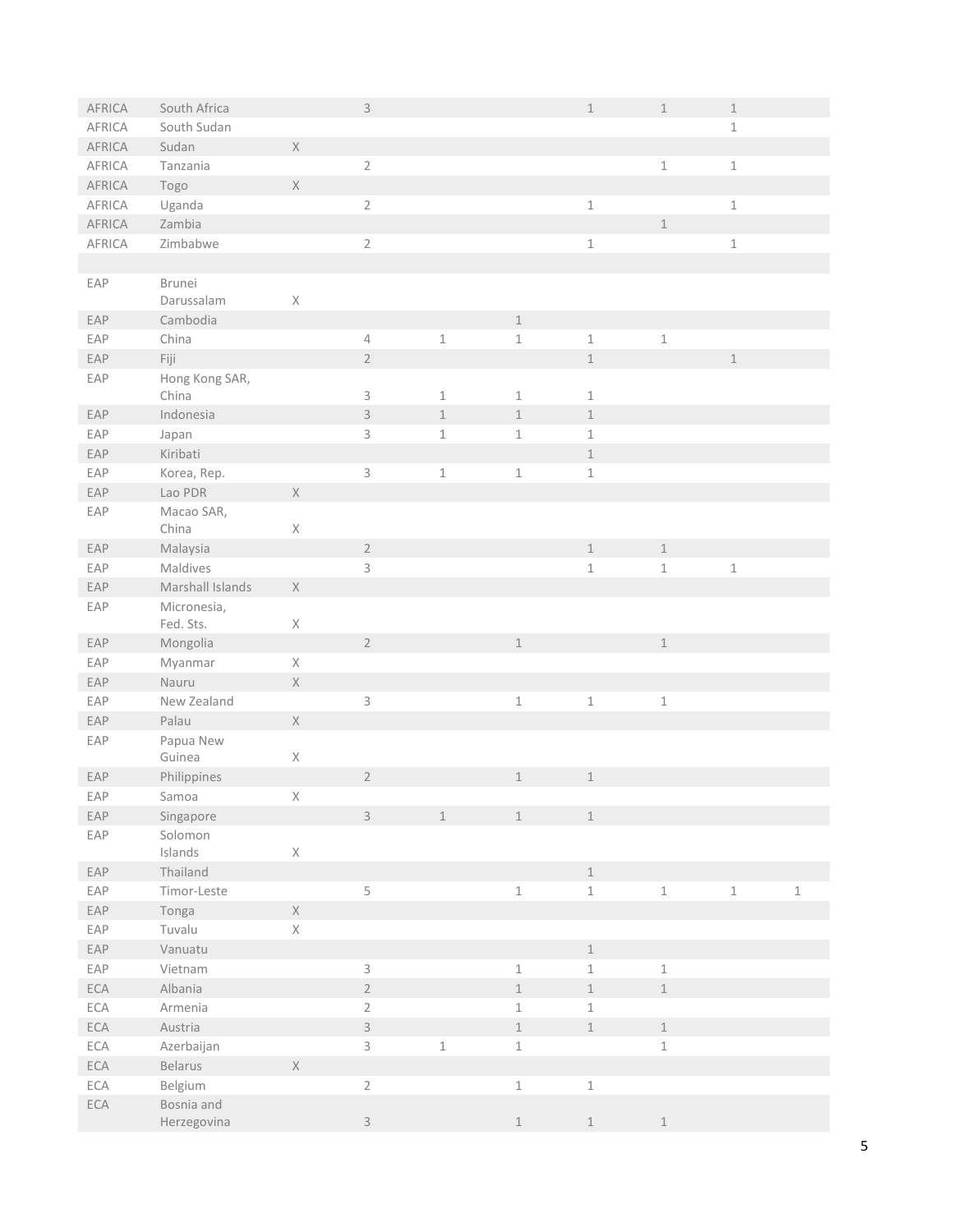| ECA            | Bulgaria        |             | $\sqrt{4}$                | $\mathbbm{1}$ | $\,1\,$       | $\,1\,$       | $\,1\,$                    |         |                            |
|----------------|-----------------|-------------|---------------------------|---------------|---------------|---------------|----------------------------|---------|----------------------------|
| ECA            | Croatia         |             | $\sqrt{4}$                | $\,1\,$       | $\mathbbm{1}$ | $\,1$         | $\,1\,$                    |         |                            |
| ECA            | Cyprus          |             |                           |               | $\,1\,$       |               |                            |         |                            |
| ECA            | Czech Republic  |             | $\sqrt{2}$                |               |               | $\mathbf 1$   | $\,1\,$                    |         |                            |
| ECA            | Denmark         |             | $\mathsf 3$               | $\,1$         | $\,1\,$       | $\mathbf 1$   |                            |         |                            |
| ECA            | Estonia         |             | $\sqrt{2}$                | $\mathbbm{1}$ |               | $\mathbf 1$   |                            |         |                            |
| ECA            | Finland         |             | $\overline{2}$            | $\mathbf 1$   |               | $\,1\,$       |                            |         |                            |
| ECA            | France          |             | $\mathsf 3$               | $\mathbbm{1}$ | $\mathbf 1$   | $\mathbf 1$   |                            |         |                            |
| ECA            | Georgia         |             | $\ensuremath{\mathsf{3}}$ | $\mathbbm{1}$ |               | $\,1\,$       | $\,1\,$                    |         |                            |
| ECA            | Germany         |             | $\sqrt{2}$                | $\mathbbm{1}$ |               | $\,1$         |                            |         |                            |
| ECA            | Greece          |             | $\mathsf 3$               | $\mathbbm{1}$ |               | $\,1\,$       | $\ensuremath{\mathbbm{1}}$ |         |                            |
| ECA            | Hungary         |             |                           |               | $1\,$         |               |                            |         |                            |
| ECA            | Iceland         |             | $2\,$                     |               | $\,1\,$       | $\,1$         |                            |         |                            |
| ECA            | Ireland         |             | $\overline{2}$            |               | $1\,$         | $\mathbbm{1}$ |                            |         |                            |
| ECA            | Italy           |             | $\sqrt{4}$                | $\mathbbm{1}$ | $\,1\,$       | $\mathbbm{1}$ | $\,1\,$                    |         |                            |
| ECA            | Kazakhstan      |             | $\sqrt{4}$                |               | $\,1$         | $\,1$         | $\,1\,$                    |         | $\perp$                    |
| ECA            | Kosovo          | $\mathsf X$ |                           |               |               |               |                            |         |                            |
| ECA            | Kyrgyz Republic |             | $\mathsf 3$               |               | $\mathbf 1$   | $\mathbf 1$   | $\,1\,$                    |         |                            |
| ECA            | Latvia          |             | $\sqrt{2}$                | $\mathbbm{1}$ |               | $1\,$         |                            |         |                            |
| ECA            | Lithuania       |             | $\overline{2}$            |               | $\mathbf 1$   | $\perp$       |                            |         |                            |
| ECA            | Luxembourg      |             | $2\,$                     | $\mathbf 1$   | $\,1\,$       |               |                            |         |                            |
| ECA            | Moldova         |             | $\sqrt{4}$                | $\mathbbm{1}$ | $\mathbf 1$   | $\,1$         | $\,1\,$                    |         |                            |
| ECA            | Montenegro      |             | $\sqrt{2}$                |               |               | $\,1\,$       | $\,1\,$                    |         |                            |
| ECA            | Montserrat      | $\mathsf X$ |                           |               |               |               |                            |         |                            |
| ECA            | Netherlands     |             |                           |               |               | $\,1$         |                            |         |                            |
| ECA            | North           |             |                           |               |               |               |                            |         |                            |
|                | Macedonia       |             | $\sqrt{4}$                |               | $\,1\,$       | $\,1$         | $\,1\,$                    | $\,1\,$ |                            |
| ECA            | Norway          |             | $\sqrt{2}$                | $\mathbbm{1}$ | $\,1\,$       |               |                            |         |                            |
| ECA            | Poland          |             | $\sqrt{2}$                |               | $1\,$         | $1\,$         |                            |         |                            |
| ECA            | Portugal        |             | $\sqrt{2}$                | $\mathbbm{1}$ |               | $\,1\,$       |                            |         |                            |
| ECA            | Romania         |             | $\overline{3}$            | $\mathbbm{1}$ |               | $\,1$         | $\,1\,$                    |         |                            |
| ECA            | Russian         |             |                           |               |               |               |                            |         |                            |
|                | Federation      |             | $\sqrt{4}$                | $\mathbbm{1}$ | $\,1\,$       | $\,1\,$       | $\,1\,$                    |         |                            |
| ECA            | San Marino      | X           |                           |               |               |               |                            |         |                            |
| ECA            | Serbia          |             | $\sqrt{4}$                |               | $\,1\,$       | $\,1$         | $\,1\,$                    | $\,1\,$ |                            |
| ECA            | Slovak Republic |             | $\sqrt{2}$                | $\mathbbm{1}$ |               | $\,1$         |                            |         |                            |
| ECA            | Slovenia        |             | 2                         | 1             |               | 1             |                            |         |                            |
| ECA            | Spain           |             | $\mathsf 3$               |               | $\mathbf 1$   | $\mathbf 1$   | $\,1\,$                    |         |                            |
| ECA            | Sweden          |             |                           |               | $\,1\,$       |               |                            |         |                            |
| $\mathsf{ECA}$ | Switzerland     |             |                           |               | $\perp$       |               |                            |         |                            |
| ECA            | Tajikistan      | $\mathsf X$ |                           |               |               |               |                            |         |                            |
| ECA            | Turkey          |             | $\mathsf{3}$              |               | $\mathbbm{1}$ | $\mathbf 1$   | $\,1$                      |         |                            |
| ECA            | Turkmenistan    | $\mathsf X$ |                           |               |               |               |                            |         |                            |
| ECA            | Ukraine         |             | $\overline{2}$            |               | $\mathbbm{1}$ |               | $\,1\,$                    |         |                            |
| ECA            | United          |             |                           |               |               |               |                            |         |                            |
|                | Kingdom         |             | $\overline{2}$            |               | $\,1\,$       | $\,1\,$       |                            |         |                            |
| ECA            | Uzbekistan      |             | $\overline{3}$            |               | $\mathbbm{1}$ | $\mathbbm{1}$ | $\,1\,$                    |         |                            |
| LAC/N.A.       | Anguilla        | $\mathsf X$ |                           |               |               |               |                            |         |                            |
| LAC/N.A.       | Antigua and     |             |                           |               |               |               |                            |         |                            |
|                | Barbuda         | $\mathsf X$ |                           |               |               |               |                            |         |                            |
| LAC/N.A.       | Argentina       |             | 5                         |               | $\,1\,$       | $\,1$         | $\,1\,$                    | $\,1\,$ | $\ensuremath{\mathbbm{1}}$ |
| LAC/N.A.       | Aruba           |             |                           |               |               | $1\,$         |                            |         |                            |
| LAC/N.A.       | Bahamas, The    |             |                           |               | $\mathbf 1$   |               |                            |         |                            |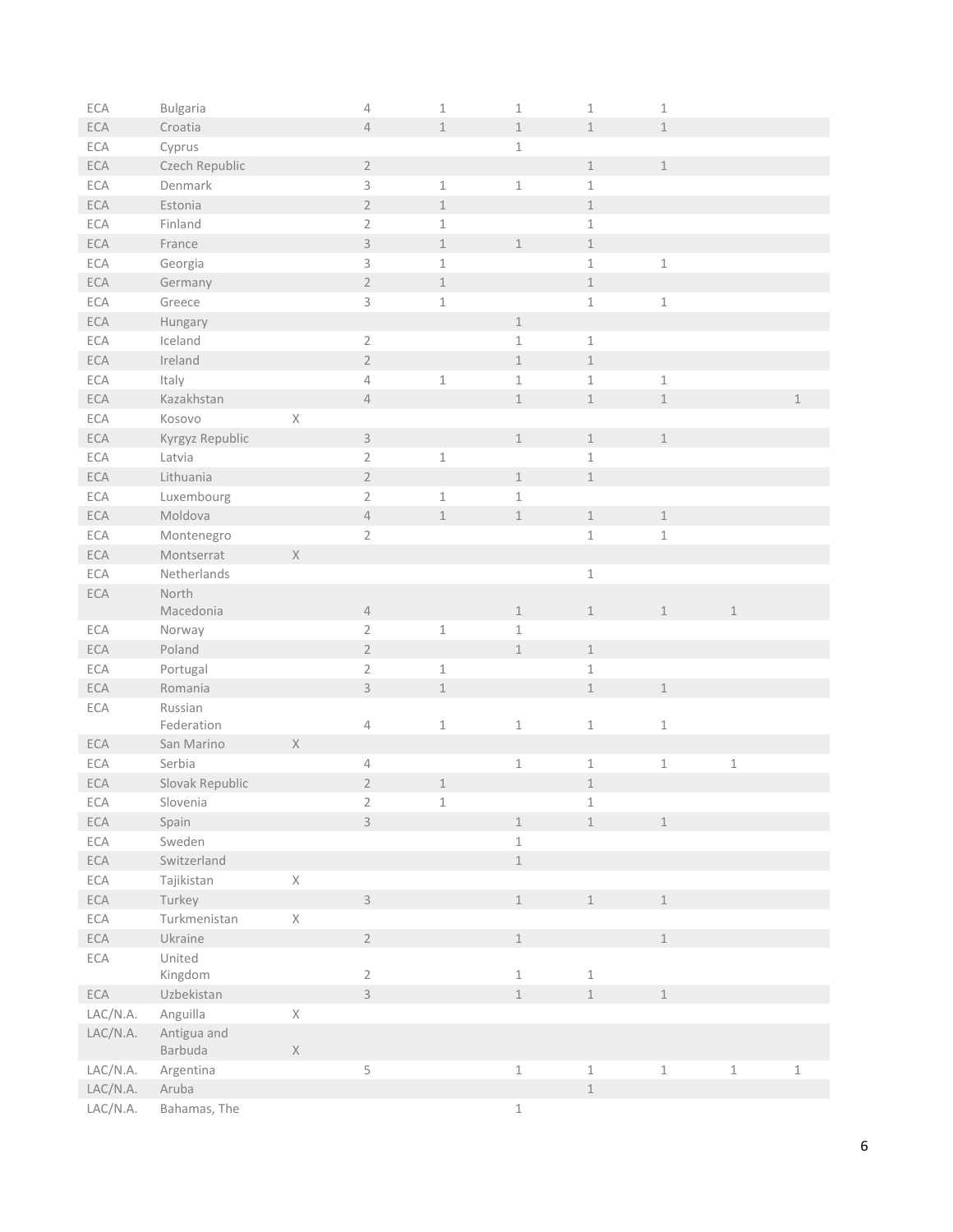| LAC/N.A. | Barbados              | $\mathsf X$                                                           |                |             |               |                            |               |               |             |
|----------|-----------------------|-----------------------------------------------------------------------|----------------|-------------|---------------|----------------------------|---------------|---------------|-------------|
| LAC/N.A. | Belize                |                                                                       | $\sqrt{2}$     |             | $\mathbbm{1}$ | $\mathbbm{1}$              |               |               |             |
| LAC/N.A. | Bermuda               | $\mathsf X$                                                           |                |             |               |                            |               |               |             |
| LAC/N.A. | <b>Bolivia</b>        | $\mathsf X$                                                           |                |             |               |                            |               |               |             |
| LAC/N.A. | Brazil                |                                                                       | $\overline{2}$ |             | $\mathbf 1$   | $\mathbbm{1}$              |               |               |             |
| LAC/N.A. | Canada                |                                                                       | 3              | $\,1\,$     | $\mathbf 1$   | $\mathbf 1$                |               |               |             |
|          |                       | $\times$                                                              |                |             |               |                            |               |               |             |
| LAC/N.A. | Cayman Islands        |                                                                       |                |             |               |                            |               |               |             |
| LAC/N.A. | Chile                 |                                                                       | 3              |             | $\mathbbm{1}$ | $\mathbbm{1}$              | $\mathbf 1$   |               |             |
| LAC/N.A. | Colombia              |                                                                       | $\sqrt{4}$     |             | $\mathbbm{1}$ | $\mathbbm{1}$              | $\,1\,$       | $\,1\,$       |             |
| LAC/N.A. | Costa Rica            |                                                                       | 4              |             | $\mathbf 1$   | $\mathbbm{1}$              | $\mathbf 1$   |               | $1\,$       |
| LAC/N.A. | Curacao               | $\mathsf X$                                                           |                |             |               |                            |               |               |             |
| LAC/N.A. | Dominica              | $\mathsf{X}% _{\mathsf{X}}^{\prime}=\mathsf{X}_{\mathsf{X}}^{\prime}$ |                |             |               |                            |               |               |             |
| LAC/N.A. | Dominican             |                                                                       |                |             |               |                            |               |               |             |
|          | Republic              |                                                                       | $\overline{4}$ |             | $\mathbf 1$   | $\mathbf{1}$               | $\,1\,$       | $\mathbbm{1}$ |             |
| LAC/N.A. | Ecuador               |                                                                       | $\overline{4}$ |             | $\mathbf 1$   | $\mathbf 1$                | $\mathbf 1$   | $\mathbf 1$   |             |
| LAC/N.A. | El Salvador           |                                                                       | $\overline{2}$ |             |               | $\mathbf 1$                | $\,1$         |               |             |
| LAC/N.A. | Grenada               |                                                                       | $\overline{2}$ | $\mathbf 1$ | $\mathbf{1}$  |                            |               |               |             |
| LAC/N.A. | Guatemala             |                                                                       | $\overline{2}$ |             | $1\,$         | $\perp$                    |               |               |             |
| LAC/N.A. | Guyana                |                                                                       | 3              |             |               |                            | $\,1\,$       | $\mathbf 1$   | $1\,$       |
| LAC/N.A. | Haiti                 |                                                                       | $\mathsf 3$    |             | $\perp$       |                            | $\mathbbm{1}$ | $1\,$         |             |
| LAC/N.A. | Honduras              |                                                                       | 3              |             |               | $\,1\,$                    | $\mathbf 1$   | $\mathbbm{1}$ |             |
| LAC/N.A. | Jamaica               |                                                                       | $\overline{4}$ |             | $\mathbf{1}$  | $\mathbbm{1}$              | $\,1\,$       |               | $1\,$       |
| LAC/N.A. | Mexico                |                                                                       | 3              |             | $1\,$         | $\mathbf 1$                | $\,1\,$       |               |             |
| LAC/N.A. | Nicaragua             |                                                                       |                |             |               | $\mathbbm{1}$              |               |               |             |
| LAC/N.A. | Panama                |                                                                       |                |             |               | $\mathbf{1}$               |               |               |             |
| LAC/N.A. | Paraguay              |                                                                       | $2\,$          |             |               | $\mathbf 1$                |               | $\mathbbm{1}$ |             |
| LAC/N.A. | Peru                  |                                                                       | 3              |             |               | $\mathbbm{1}$              | $\,1\,$       | $\mathbf{1}$  |             |
| LAC/N.A. | Puerto Rico           | $\mathsf X$                                                           |                |             |               |                            |               |               |             |
| LAC/N.A. | Sint Maarten          |                                                                       |                |             |               |                            |               |               |             |
|          | (Dutch part)          | Χ                                                                     |                |             |               |                            |               |               |             |
| LAC/N.A. | St. Kitts and         |                                                                       |                |             |               |                            |               |               |             |
|          | Nevis                 | $\mathsf X$                                                           |                |             |               |                            |               |               |             |
| LAC/N.A. | St. Lucia             | $\mathsf X$                                                           |                |             |               |                            |               |               |             |
| LAC/N.A. | St. Vincent and       |                                                                       |                |             |               |                            |               |               |             |
|          | the Grenadines        | $\mathsf{X}% _{\mathsf{X}}^{\prime}=\mathsf{X}_{\mathsf{X}}^{\prime}$ |                |             |               |                            |               |               |             |
| LAC/N.A. | Suriname              | $\mathsf X$                                                           |                |             |               |                            |               |               |             |
| LAC/N.A. | Trinidad and          |                                                                       |                |             |               |                            |               |               |             |
|          | Tobago                |                                                                       | $\overline{2}$ |             | $\mathbf 1$   | $\perp$                    |               |               |             |
| LAC/N.A. | Turks and             |                                                                       |                |             |               |                            |               |               |             |
|          | Caicos Islands        | $\mathsf{X}% _{\mathsf{X}}^{\prime}=\mathsf{X}_{\mathsf{X}}^{\prime}$ |                |             |               |                            |               |               |             |
| LAC/N.A. | <b>United States</b>  |                                                                       | $\,$ $\,$ $\,$ | $\mathbf 1$ | $\mathbf 1$   | $\mathbf 1$                | $\mathbf 1$   | $\mathbf 1$   | $\mathbf 1$ |
| LAC/N.A. | Uruguay               |                                                                       | $\mathsf{3}$   | $1\,$       | $\mathbf 1$   | $\mathbf 1$                |               |               |             |
| LAC/N.A. | Venezuela, RB         |                                                                       |                |             |               |                            | $\mathbbm{1}$ |               |             |
| MENA     | Algeria               |                                                                       | $\overline{2}$ |             |               |                            | $\,1\,$       | $\,1$         |             |
| MENA     | Bahrain               |                                                                       | $\overline{3}$ |             | $\mathbf 1$   | $\perp$                    | $\,1$         |               |             |
| MENA     | Djibouti              |                                                                       | $\sqrt{4}$     |             | $\mathbf{1}$  | $\,1$                      | $\,1\,$       | $\mathbf 1$   |             |
| MENA     | Egypt, Arab<br>Rep.   |                                                                       | $\overline{4}$ | $\,1\,$     | $\mathbf 1$   | $1\,$                      | $\mathbbm{1}$ |               |             |
| MENA     | Iran, Islamic<br>Rep. |                                                                       | $\sqrt{2}$     |             | $\mathbbm{1}$ | $\,1$                      |               |               |             |
| MENA     | Iraq                  |                                                                       |                |             |               | $\mathbf 1$                |               |               |             |
| MENA     | Israel                |                                                                       | $\overline{2}$ |             | $\mathbf 1$   | $\mathbf 1$                |               |               |             |
| MENA     | Jordan                |                                                                       | $\overline{3}$ |             | $\perp$       | $\ensuremath{\mathbbm{1}}$ | $\,1$         |               |             |
| MENA     | Kuwait                |                                                                       |                |             |               |                            | $\,1$         |               |             |